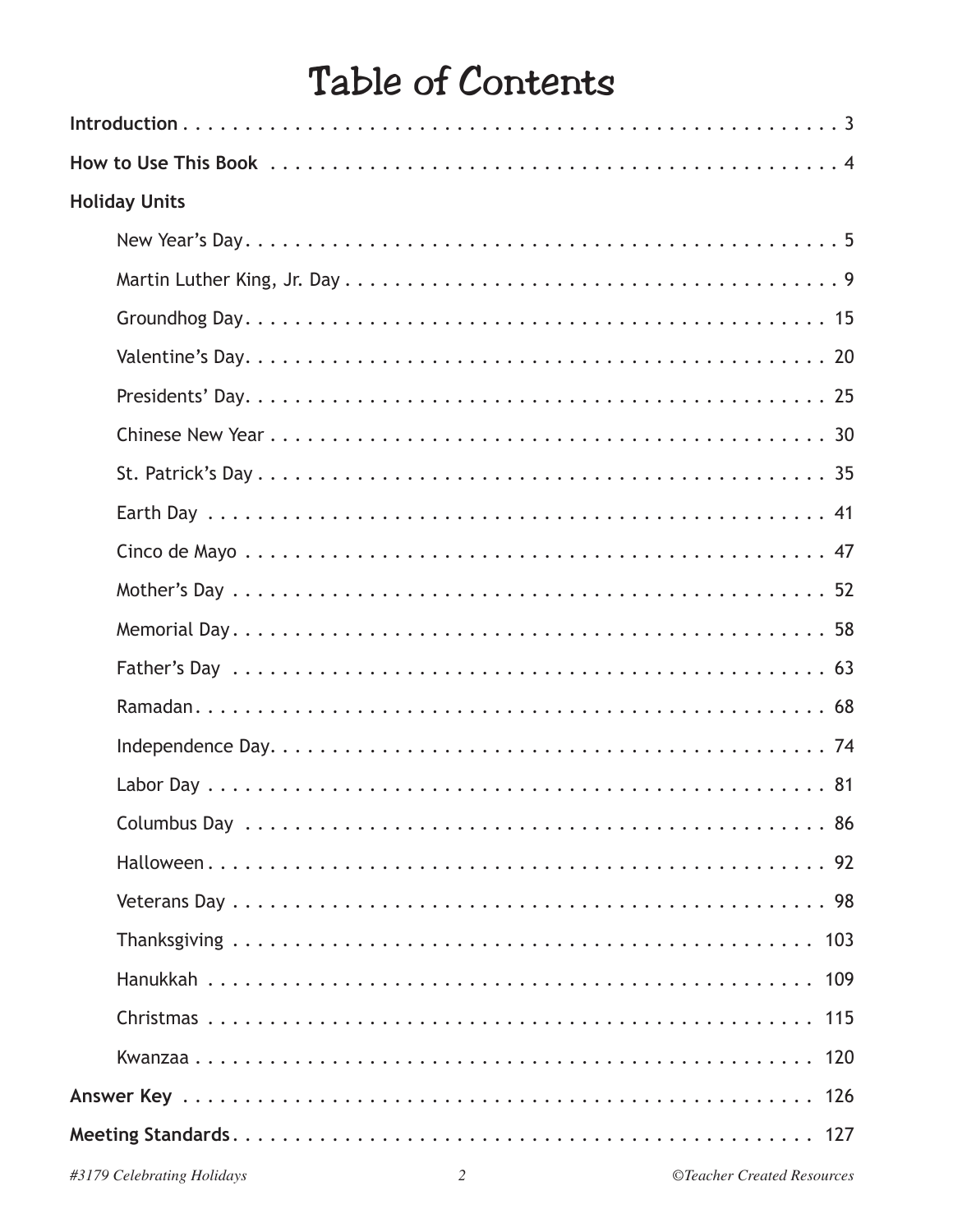## Chinese New Year

### The First Day of the Chinese Calendar— Late January or Early February

Whoa, look out for the dancing dragon! It's Chinese New Year! Chinese New Year marks the beginning of a brand new year on the Chinese calendar. During this holiday, people say goodbye to the old and hello to the new. They wish for good luck in the coming year. They clean their homes and may even get new haircuts. Chinese New Year

lasts for 15 days, and on each day, a different festival is celebrated. During this special holiday, people visit with friends and family, enjoy traditional foods, and give gifts of money. They celebrate with fireworks and festivals that feature loud drum music and lion and dragon dances.

### Summary of Activities

#### **Reading: Literature**

The Favorite of Fortune and the Child of Ill Luck—Chinese fairy tale with a story-mapping activity

#### **Reading: Informational Text**

Lucky Charms—nonfiction passage with comprehension questions

#### **Writing**

Good-Luck Charms: Where Do You Stand?—activity in which students write about whether they believe in the power of good-luck charms

#### **Speaking & Listening**

Traditional Chinese Music—Have students listen to recordings of traditional Chinese New Year music. An Internet search will yield several appropriate results.

**Vocabulary:** amulet, artifacts, China, Chinese, fortune, talisman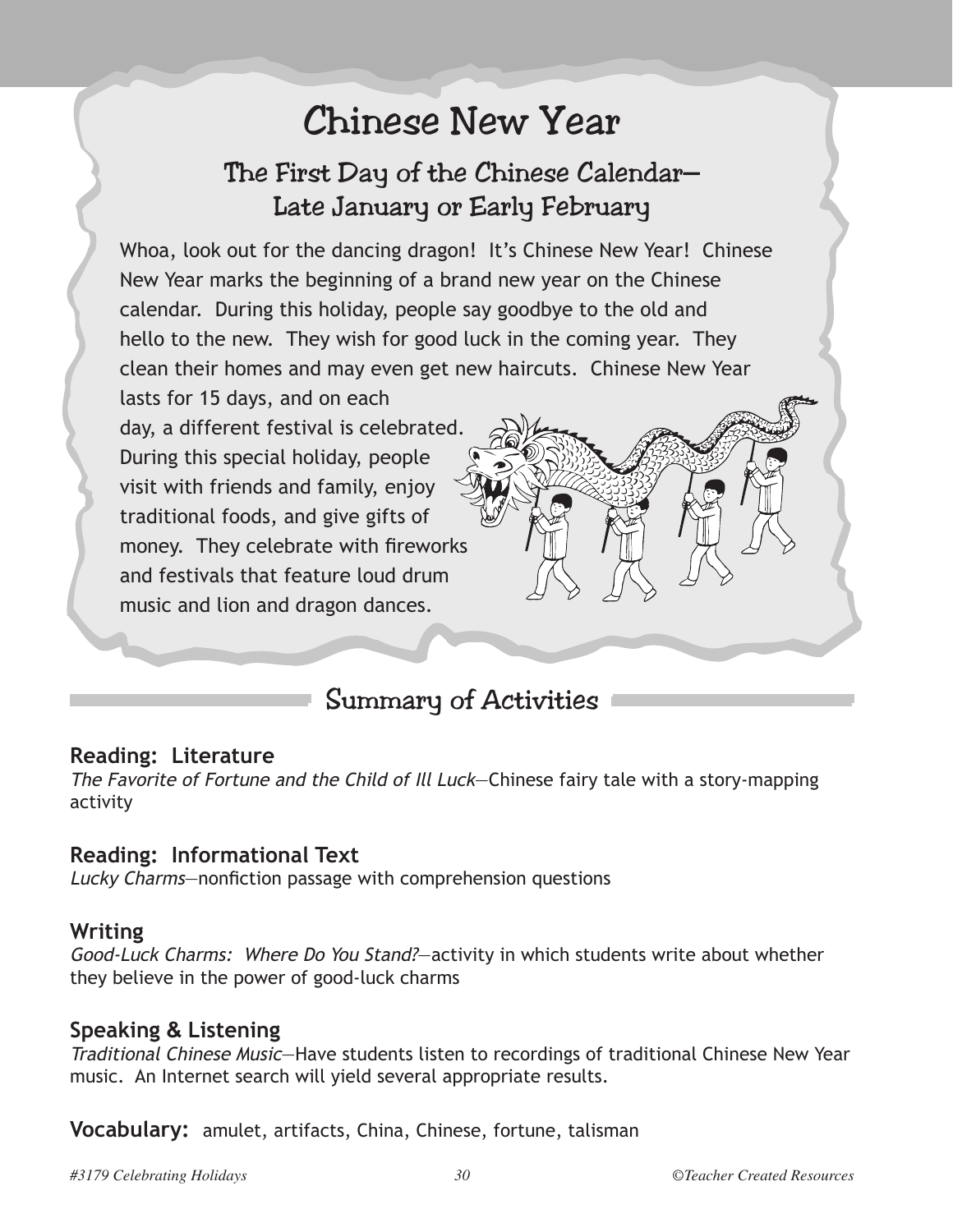

**Name** Date **Date** 

## Lucky Charms

**Directions:** Read the passage. Then answer the questions.

Everybody wants to be lucky. People all over the world wish for good luck. There are lots of different ways that people think they can increase the good luck in their lives. One way is to carry a lucky charm or two.

A lucky charm is an item that is supposed to bring you good luck. Lucky charms are also called amulets or talismans. Lucky charms can be plants, animals, or artifacts (things made by humans). People have been using lucky charms for thousands of years.

The ancient Egyptians used to place amulets into the linen wrappings of mummies. They were thought to give the deceased some good luck in the afterlife. One of the most important amulets that they used was the heart scarab. It was placed over the heart of the mummy.

In Asian countries, like China, crickets are thought to bring good luck. Crickets are thought to be watchdogs. When a cricket stops chirping, it can often be a sign of danger. It is considered very unlucky to kill a cricket, even by accident.

Ladybugs are another insect that people think can bring you good luck. It is said that if one lands on you when you are sick, it will take away your illness.

Legend has it that one of the luckiest things that you can find is a four-leaf clover. Clover is a green plant that is plentiful in many places all over the world. Most of the clover that you find, however, will only have three leaves. Three-leaf clovers are also called shamrocks. Four-leaf clovers are not as common, so if you find one, you are very lucky indeed. The four leaves of the clover stand for faith, hope, love, and luck.



Whether these items can really bring you good luck or not is only a matter of opinion. Luck is not something that can be proven scientifically. Many people will say that believing in the power of lucky charms is just superstition. Then again, there will be others who think the complete opposite.

1. What are artifacts?

- 
- **a.** lucky charms **b.** things made by humans **c.** talismans

2. On the back of the page, explain why you think a cricket stops chirping when it senses danger.

- 3. Why is believing in the power of a good-luck charm an opinion?
	- **a.** It is bad luck to believe otherwise.
- **b.** There are too many different kinds of good-luck charms.
- **c.** Good luck can't be proven scientifically.